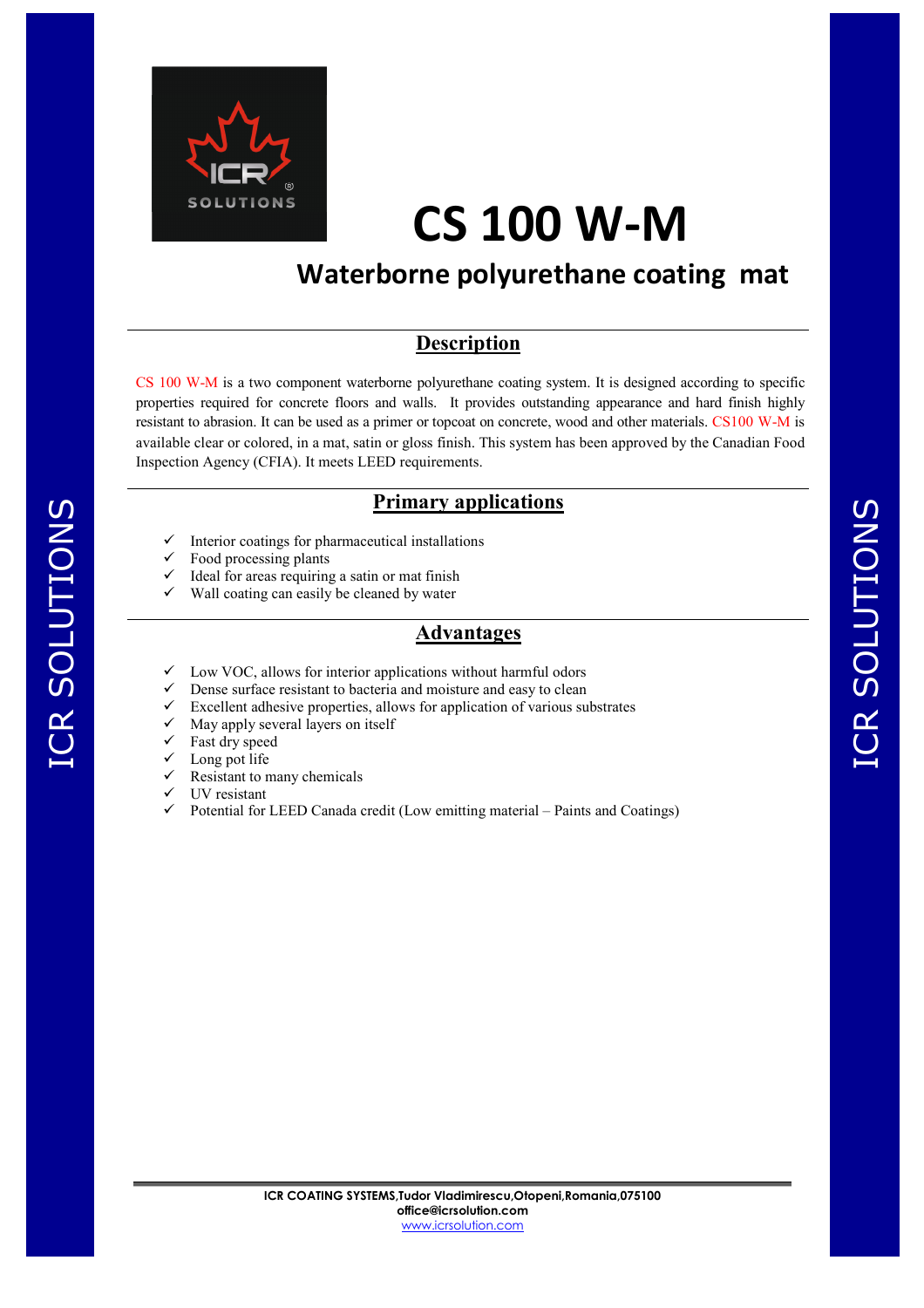

# **CS 100 W-M**

### **Waterborne polyurethane coating mat**

| <b>TECHNICAL DATA</b>                                                                                                                                                                                       |                                           |                            |                                                                                                                                                                                                         |        |                    |                |                |  |  |
|-------------------------------------------------------------------------------------------------------------------------------------------------------------------------------------------------------------|-------------------------------------------|----------------------------|---------------------------------------------------------------------------------------------------------------------------------------------------------------------------------------------------------|--------|--------------------|----------------|----------------|--|--|
| Packaging kg/ 1 gal us kit                                                                                                                                                                                  |                                           |                            | Color                                                                                                                                                                                                   |        |                    |                |                |  |  |
| $3.7$ kg $/1$ gal us kit                                                                                                                                                                                    |                                           |                            | Part A                                                                                                                                                                                                  |        | Part B             | <b>Mixture</b> |                |  |  |
| <b>Recommended Thickness</b>                                                                                                                                                                                |                                           |                            | On Request                                                                                                                                                                                              |        | Clear              | On Request     |                |  |  |
| CS 100 W-M - MAT                                                                                                                                                                                            | 4-6 mils / 265-400 ft <sup>2</sup> gal US |                            | <b>Shelf Life</b>                                                                                                                                                                                       |        |                    |                |                |  |  |
| CS 100 W-M colored                                                                                                                                                                                          | 5-8 mils / 200-320 ft <sup>2</sup> gal US |                            | 12 months in original unopened factory sealed container. Keep<br>away from extreme cold, heat, or moisture. Keep out of direct<br>sunlight and away from fire hazards.<br><b>Protect from freezing!</b> |        |                    |                |                |  |  |
| Two coats are necessary for a smooth and uniform finish. For                                                                                                                                                |                                           |                            | <b>Mix Ratio by volume</b>                                                                                                                                                                              |        |                    |                |                |  |  |
| porous substrates additional coats are required.                                                                                                                                                            |                                           |                            | $A : B = 4 : 1$                                                                                                                                                                                         |        |                    |                |                |  |  |
| *Please note that the indicated mileage is calculated for flat surfaces. A porous or imperfect surface will<br>require more material in order to cover the same mileage.                                    |                                           |                            |                                                                                                                                                                                                         |        |                    |                |                |  |  |
| Pot Life $(454 g)$                                                                                                                                                                                          | <b>Recommended Thinner</b>                | <b>Density (kg/litre)</b>  |                                                                                                                                                                                                         |        |                    |                |                |  |  |
| 1-3 hours $\omega$ 25°C                                                                                                                                                                                     | Water                                     | Part A                     |                                                                                                                                                                                                         | Part B |                    | <b>Mixture</b> |                |  |  |
| $VOC$ (g/litre)                                                                                                                                                                                             |                                           | 1.04                       |                                                                                                                                                                                                         | 1.15   |                    |                |                |  |  |
|                                                                                                                                                                                                             |                                           |                            |                                                                                                                                                                                                         |        | Solids by weight % |                |                |  |  |
| <b>Waiting Time before second coat (hours)</b>                                                                                                                                                              |                                           |                            | Part A                                                                                                                                                                                                  | Part B |                    | <b>Mixture</b> |                |  |  |
| 12 hours                                                                                                                                                                                                    |                                           |                            | 50                                                                                                                                                                                                      |        | 100                |                |                |  |  |
| <b>Foot Traffic</b>                                                                                                                                                                                         | 24 - 48 hours                             | Viscosity @ $25^{\circ}$ C |                                                                                                                                                                                                         | Part A | Part B             |                | <b>Mixture</b> |  |  |
| <b>Light Traffic</b>                                                                                                                                                                                        | 48 - 72 hours                             |                            | (cps)                                                                                                                                                                                                   |        |                    |                |                |  |  |
| <b>Chemical Resistance</b>                                                                                                                                                                                  | 72 hours                                  |                            |                                                                                                                                                                                                         |        |                    |                |                |  |  |
| *Note: Times and data mentioned are based on laboratory conditions. Field results may vary and will be<br>affected by changing ambient conditions, especially changes in temperature and relative humidity. |                                           |                            |                                                                                                                                                                                                         |        |                    |                |                |  |  |

| <b>PROPERTIES @ 23°C (73°F) 50% R.H.</b>                 |                                                        |  |  |  |  |  |
|----------------------------------------------------------|--------------------------------------------------------|--|--|--|--|--|
| <b>Adhesion to concrete, ASTM D4541</b>                  | Impact Resistance: direct / reverse (lbs), ASTM D-2794 |  |  |  |  |  |
| 300 psi (substrate ruptures)                             |                                                        |  |  |  |  |  |
| <b>Abrasion Resistance, ASTM D4060</b>                   | 16/2                                                   |  |  |  |  |  |
| Taber Abraser CS-17 Wheel / 1000g (2.2 lbs.)/1000 cycles | <b>Water Absorption, ASTM D570</b>                     |  |  |  |  |  |
| $0.03$ g loss                                            | 1.5                                                    |  |  |  |  |  |
|                                                          |                                                        |  |  |  |  |  |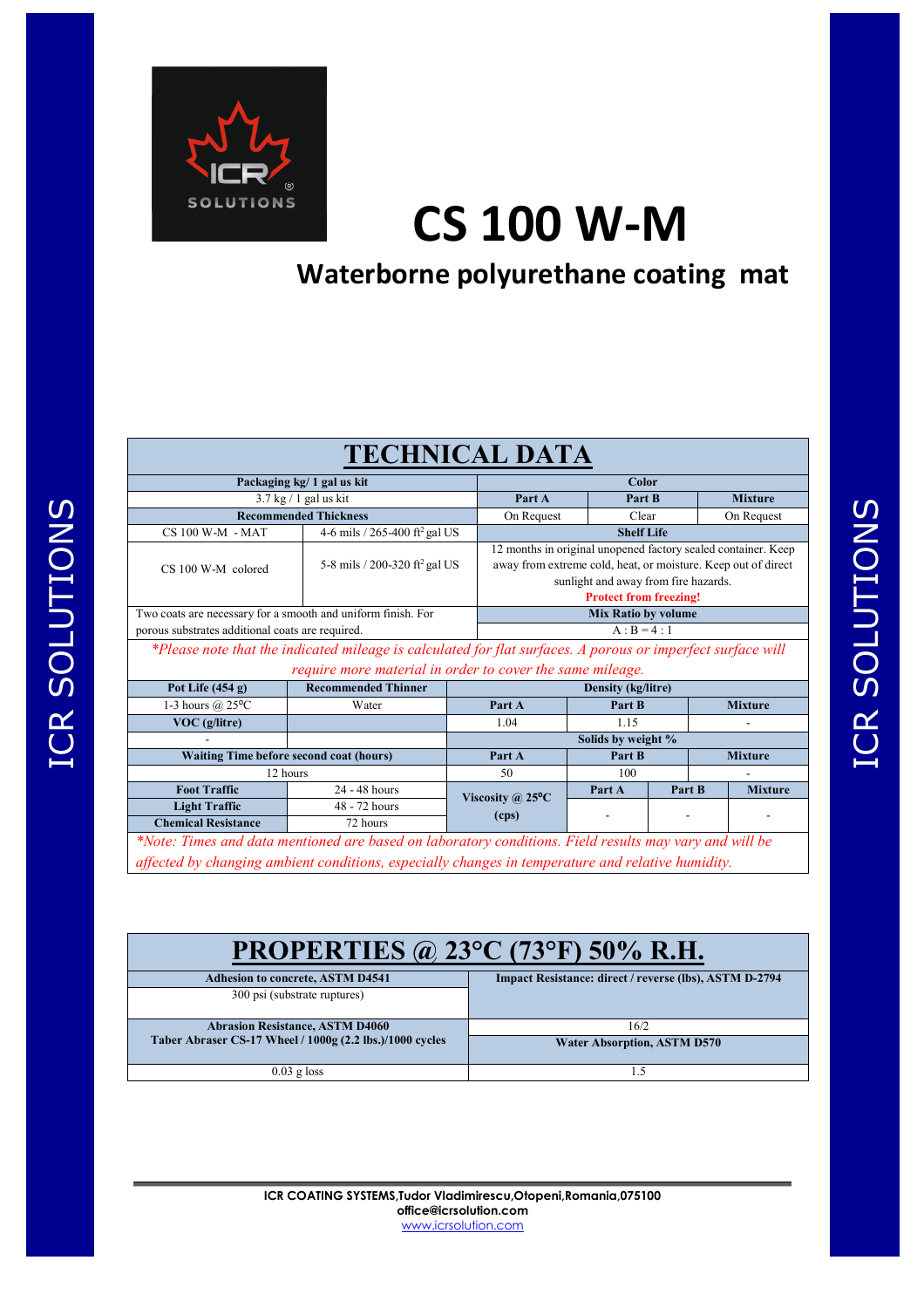

## **CS 100 W-M**

### **Waterborne polyurethane coating mat**

#### **SURFACE PREPARATION**

The surface to be coated must be well primed. Remove dust, laitance, grease, oils, dirt, impregnating agents, waxes, foreign matter, any previous coatings, and disintegrated substances by mechanical means such as shot-blasting (BLASTRAC) or any other approved method to obtain an ICRI-CSP 2 profile. The compressive strength of the concrete must be at least 25 MPa  $(3625 \text{ lbs/in}^2)$  after 28 days and the tensile strength at least  $1.5$  MPa  $(218 \text{ lbs/in}^2)$ .

#### **MIXING**

The products must be conditioned at a temperature between  $18 \degree$  C (65  $\degree$  F) and 30  $\degree$  C (86  $\degree$  F). Mix the resin part (A) perfectly before pouring the hardener (part B) according to the indicated mixing ratio. Depending on product amount and size of mixing equipment, mix for 1 to 3 minutes at low speed (300 to 450 rpm). During mixing, scrape the walls and bottom of the container at least once with a trowel to obtain a homogeneous mixture. As the pot life is limited, prepare amount of desired product as required in order to avoid any loss.

#### **APPLICATION**

APPLICATION: Primer coat CS 100 W-M

Apply the product with a rubber squeegee and use a roller to obtain a uniform and even coating or apply the product directly with a roller, rolling in both directions (from left to right and from front to back) to ensure a uniform coating.

APPLICATION: CS 100 W-M topcoat

Apply the product with a rubber squeegee and use a roller to obtain a uniform and even coating or apply the product directly with a roller, rolling in both directions (from left to right and from front to back) to ensure a uniform coating.

(For a satin or matte finish it is advisable to use a longer haired roller 30 mm)



ICR SOLUTIONS

ICR SOLUTIONS

**ICR COATING SYSTEMS,Tudor Vladimirescu,Otopeni,Romania,075100 office@icrsolution.com** www.icrsolution.com